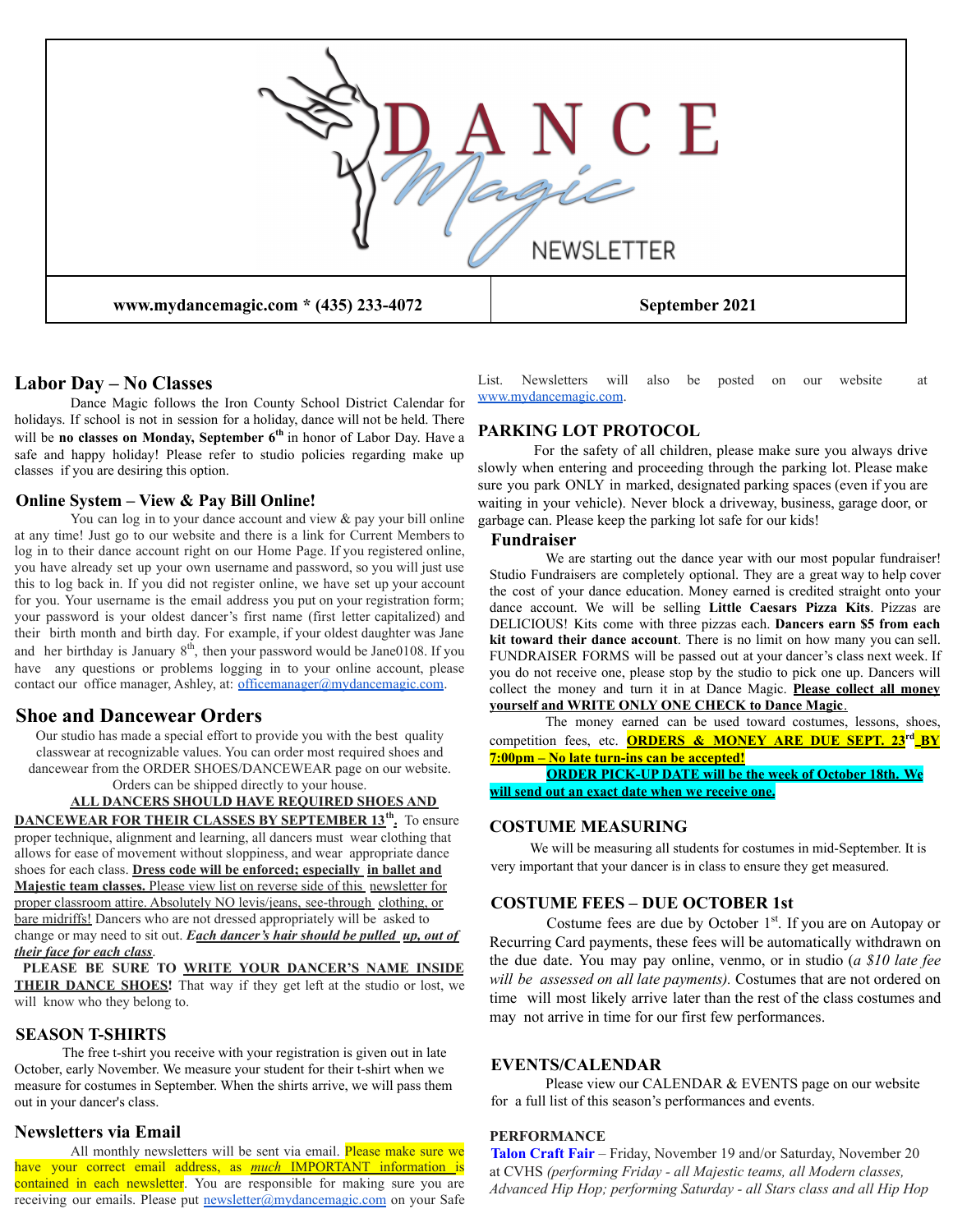*classes {except Advanced})*

## **RECITALS**

**Winter Recital** – Monday, November 29th at the Heritage Center (all classes, except tumbling and technique)

**Ballet Recital** – Tues, April 5th at the Heritage Center, all Ballet classes, all Stars class, all Majestic teams)

**Spring Recital** – Saturday, May 21st at the Heritage Center, all classes, except tumbling and technique)

*Should you ever have any questions or concerns, please contact Nicole Mikkelson at (435) 233-4072 or nicole@mydancemagic.com For billing questions or statements, contact our of ice manager at of icemanager@mydancemagic.com*

# **Fee Schedule 2021-2022**

# The following should give you an idea of what to expect for fees throughout the year. Please read carefully.

| <b>Class:</b>                                            | Registrati<br>on Fee<br>(per dancer) | Costume<br>Fee                                                                | Winter<br><b>Recital Fee</b><br>(per dancer) | Spacing<br>Fee                 | Competition<br>Fee                                             | <b>Spring</b><br><b>Recital Fee</b><br>(per dancer) | <b>Shoes and</b><br>Classwear<br><b>Needed by Sept</b><br>$14th$ (or ASAP)                                                                                                      |
|----------------------------------------------------------|--------------------------------------|-------------------------------------------------------------------------------|----------------------------------------------|--------------------------------|----------------------------------------------------------------|-----------------------------------------------------|---------------------------------------------------------------------------------------------------------------------------------------------------------------------------------|
|                                                          | Due at<br>Reg.<br>(includes t-shirt) | Due<br>Oct. 1st                                                               | Due Dec.<br>1 <sup>st</sup>                  | Due<br>Mar<br>10 <sup>th</sup> | 1st half: Jan 7 <sup>th</sup><br>2nd half: Feb 7 <sup>th</sup> | Due Apr. 1st                                        | <b>ASAP</b>                                                                                                                                                                     |
| Mommy & Me                                               | $- - - - -$                          | -----                                                                         | $- - - - -$                                  | $- - - - -$                    | $- - - - -$                                                    | $- - - - -$                                         | any dance wear                                                                                                                                                                  |
| Tiny Stars &<br><b>Small Stars</b>                       | \$30                                 | \$55                                                                          | \$15                                         | -----                          |                                                                | \$25                                                | Pink ballet shoes, black<br>tap shoes, any dance<br>wear                                                                                                                        |
| <b>Junior Stars</b>                                      | \$30                                 | \$65                                                                          | \$15                                         |                                |                                                                | \$25                                                | Pink ballet shoes, black<br>tap shoes, any dance<br>wear                                                                                                                        |
| JV Stars &<br><b>Varsity Stars</b>                       | \$30                                 | \$65                                                                          | \$15                                         |                                |                                                                | \$25                                                | Pink ballet shoes, any<br>dance wear                                                                                                                                            |
| Pre-Ballet,<br><b>Ballet I, Ballet</b><br>II, Ballet III | \$30                                 | \$55                                                                          | \$15                                         |                                |                                                                | \$25                                                | Pink ballet shoes, black<br>or pink leotard, black<br>or pink sheer wrap<br>skirt, pink tights                                                                                  |
| Int, Adv I & Adv II                                      | \$30                                 | \$65                                                                          | \$15                                         |                                |                                                                | \$25                                                | Pink ballet shoes, black<br>or pink leotard, black<br>or pink sheer wrap<br>skirt, pink tights                                                                                  |
| Pointe I & Pointe II                                     | \$30                                 | \$15<br>costume closet<br>rental/cleaning<br>fee                              | \$15                                         |                                |                                                                | \$25                                                | Pink pointe shoes,<br>black or pink leotard,<br>black or pink sheer<br>wrap skirt, pink tights                                                                                  |
| <b>Pre-Pointe</b>                                        | \$30                                 |                                                                               | -----                                        | -----                          |                                                                |                                                     | any dance wear                                                                                                                                                                  |
| Mini Majestics*<br>& Petite<br>Majestics*                | \$30                                 | \$95                                                                          | \$15                                         | \$20                           | \$200                                                          | \$25                                                | Twyla II leather half<br>sole shoes, pink<br>ballet shoes,<br>dress code black<br>biketard, 11mm<br>earrings (for<br>performances)                                              |
| Junior Majestics*<br>& Mini Elite*                       | \$30                                 | \$95<br>-plus ballet<br>costume fee.<br>(& Modern II<br>for Mini Elite)       | \$15                                         | \$20                           | \$200                                                          | \$25                                                | Twyla II leather half sole<br>shoes, pink ballet shoes,<br>dress code black biketard,<br>11mm earrings (for<br>performances), required<br>bra (if needed)                       |
| Senior,<br>Jr. Elite & Elite<br>Majestics*               | \$30                                 | \$95<br>-plus ballet &<br>modern<br>costume fee<br>$+$ \$40 Hip<br>Hop Number | \$15                                         | \$20                           | \$200<br>$+$ \$75 Hip Hop<br>Number                            | \$25                                                | Twyla II leather half sole<br>shoes, pink ballet shoes,<br>dress code black biketard,<br>RED HIP HOP SHOES,<br>11mm earrings (for<br>performances), required bra<br>(if needed) |
| Premier* &<br>Jr. Premier*                               |                                      | \$95                                                                          |                                              | \$5                            | \$150                                                          |                                                     | Twyla II leather half sole<br>shoes, dress code black<br>biketard,<br>11mm earrings, required                                                                                   |